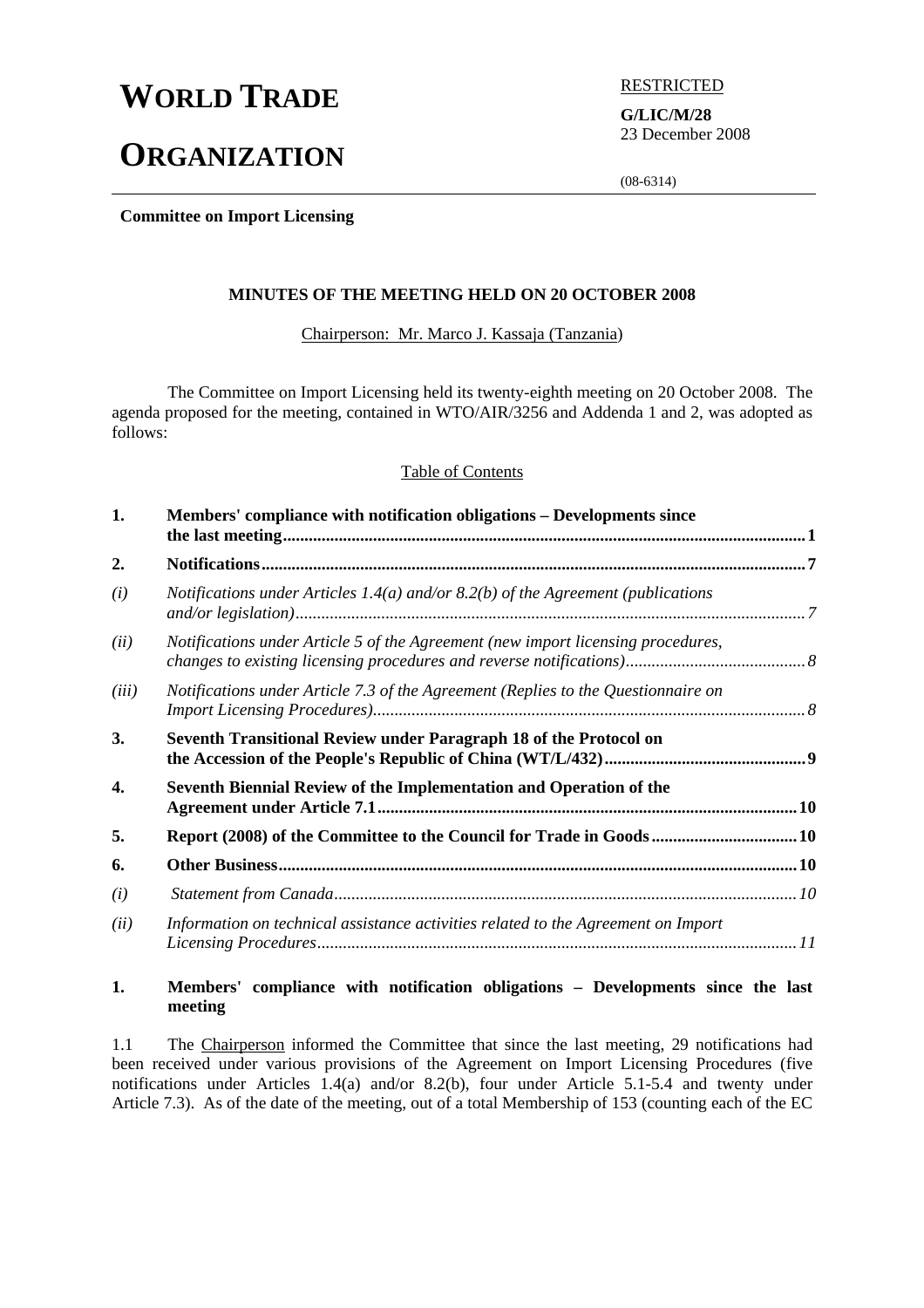Member States individually), there remained 21 Members<sup>1</sup> who had not submitted any notification under the Agreement since joining the WTO. Nevertheless, he highlighted that during the past two years 2006 – 2008, some Members had submitted notifications for the first time under various provisions of the Agreement and encouraged them, as well as other Members, particularly those who had not submitted any notification, to do the same.

1.2 Only a cumulative total of 96 Members, counting the European Communities as one, had submitted notifications of laws and regulations (under Articles 1.4(a) and/or 8.2(b)). Only 26 Members, counting the European Communities as one, had notified new licensing procedures or changes in the existing procedures (under Paragraphs 1-4 of Article 5); of this total, one Member (Papua New Guinea) had notified changes to import licensing procedures without submitting the initial notifications of legislation or replies to the Questionnaire. In addition, the Chairperson informed the Committee that, while Article 5.5 of the Agreement allowed Members to submit counter-notifications (where a Member considers that another Member has not notified the institution of a licensing procedure or changes in the procedures), no such counter-notifications had been received up to the date of this meeting. As to the replies to the Questionnaire<sup>2</sup>, notifications under Article 7.3, only a cumulative total of 92 Members, counting the European Communities as one, had submitted their replies since the entry into force of the WTO Agreement. For Article 7.3 notifications, the annual deadline of 30 September was not often respected by many Members. In his view, this was an indication that some action was required in order to address this particular trend. In brief, compliance with the notification obligations under the Agreement had improved but there still remained important gaps. He informed the Committee that some Members had sent draft notifications to the Central Registry of Notifications (CRN) but these had been found to be incomplete or missing information. In this regard, the Secretariat had contacted the delegation or the capital directly, but in several cases there had been no feedback. He therefore urged all those Members who had not yet provided information of their laws and regulations relevant to import licensing, nor replied to the annual Questionnaire, nor notified the institution of new import licensing procedures or changes since their previous notifications, to do so without further delay. He also reminded Members who did not apply import licensing procedures or had no laws or regulations relevant to the Agreement were also required to notify the Committee of this fact in order to obtain a complete overview of the licensing regimes of all Members. He also informed the Committee that it was his intention to hold some consultations with delegations in order to encourage full and complete compliance with notification obligations.

1.3 The Committee took note of the statement made.

1.4 The Chairperson informed the Committee as the Airgram and its *Addenda* indicated, that the following documents were before him for consideration: first, documents containing questions: G/LIC/Q/CHN/22 containing questions from Australia to China; G/LIC/Q/BRA/4 and G/LIC/O/BRA/5 containing, respectively, questions from the United States and China to Brazil: G/LIC/Q/IND/11 containing questions from the United States to India; G/LIC/Q/IDN/9, containing questions from the United States to Indonesia; G/LIC/Q/PHL/2 containing questions from the United States to the Philippines; and, G/LIC/Q/VNM/1, containing questions from the United States to Vietnam; second, documents containing replies to questions: G/LIC/Q/ARG/5 containing replies from Argentina to the questions from the United States; G/LIC/Q/USA/4 containing replies from the United States to the questions posed by Canada; and, G/LIC/Q/IND/12 containing replies from India to the questions posed by the United States.

 $\frac{1}{1}$ <sup>1</sup> Angola, Belize, Botswana, Cambodia, Cape Verde, Central African Republic, Congo, Djibouti, Egypt, Guinea, Guinea Bissau, Mauritania, Mozambique, Myanmar, Nepal, St. Vincent & the Grenadines, Sierra Leone, Solomon Islands, Tanzania, Tonga and Vietnam. 2

 $2$  The Questionnaire is annexed to document G/LIC/3.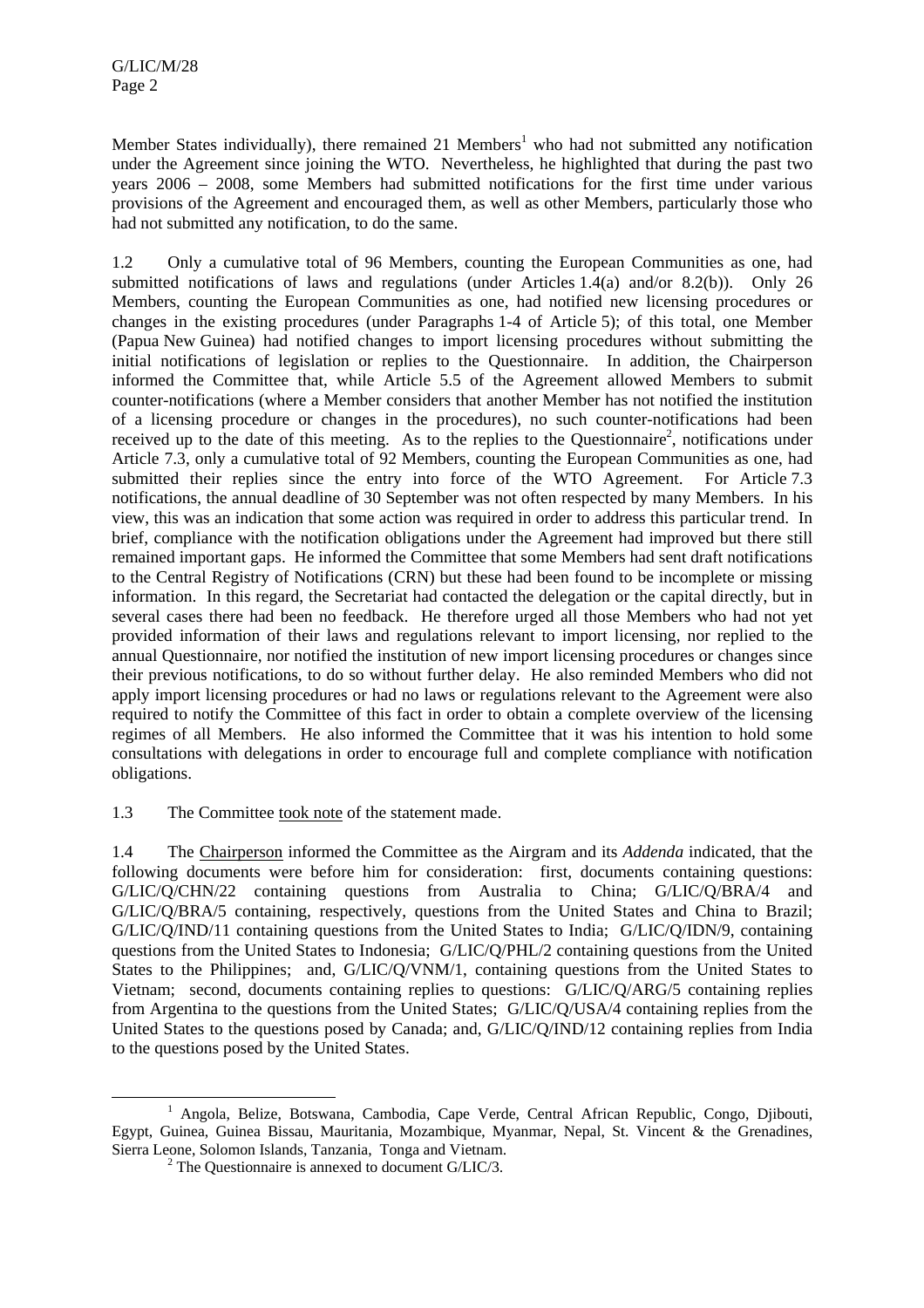1.5 The delegate of the People's Republic of China, with regard to the questions from Australia, contained in document G/LIC/Q/CHN/22, informed the Committee that his capital was in the process of translating the replies from Chinese into English and that these would be submitted soon to the Committee<sup>3</sup>.

1.6 The delegate of the United States recalled that over the last three years Brazil, in response to the United States' previous interventions and questions concerning lithium products and lithium hydroxide and lithium carbonate, had indicated that an interagency commission was reviewing the United States request for information and justification of the licensing restriction maintained on these products. She stated that her delegation would appreciate an update from Brazil regarding the current status of the review and would like to know when it could be expected to be concluded. Additionally, for almost five years, her delegation had also requested Brazil to submit a notification regarding its licensing regime for these products. From Brazil's notifications and responses to the Annual Questionnaire, it did not appear that Brazil had notified its restrictions on lithium products. With regard to the import licensing regime applied to toys, her authorities wanted to know whether the information had been published, as set out in Article 1.4a) of the Agreement; and, in particular what were the relevant provisions of Brazil's legislation that established these requirements as well as its purpose. Given the concerns and reports received from exporters, which worried her authorities, she referred to the written questions that her delegation had posed to Brazil, $4$  namely those related to the administration of the system, the criteria applied by Brazil for approving or denying import licences applications for shipments of toys; the use of reference prices which did not appear to have been published; the length of time for processing applications; and, the cancellation of applications without any further explanation or determination. As a result of these reports, her authorities were concerned that, in cases where the invoice value of the import was below a specified reference price, import licence applications had not been approved by Brazil. Her authorities were also concerned that Brazil had not sufficiently notified the Committee of the full scope of its import licensing regime, while the limited notifications submitted by Brazil appeared to lack necessary information regarding certain products such as toys, lithium and lithium products. Her delegation looked forward to receiving notice from the Brazilian authorities of the entire import licensing regime, properly notified as outlined in Articles 1.4.a); 5; 7 and 8.2.b) of the Agreement.

1.7 The delegate of China, stated that his delegation had similar concerns to those of the United States relating to Brazil's import licensing regime applied to toys. Last year his authorities had received intensive complaints from the Chinese toy producers and exporters. China's concerns, contained in document G/LIC/Q/BRA/5, fell into two categories: (i) unpublished reference-prices used by Brazil which implied that import prices below this threshold were channelled to a "red track" and subject to additional scrutiny and delay; and, (ii) an increased time period to issue import licences that in some cases exceeded 120 days. China found these practices inconsistent with the WTO Agreement on Import Licensing Procedures. China stated that they would appreciate Brazil's responses to its questions.

1.8 The delegate of Brazil informed the Committee that Brazil's legislation affecting import licensing in his country had been modified twice during the current year. Accordingly, his authorities had compiled and updated such information and had sent a notification pursuant to Articles 5, 1.4(a) and 8.2(b) which would be circulated soon.<sup>5</sup> With regard to the questions posed to his delegation by the United States, he informed the Committee that Brazil would formally send the following responses immediately after the Committee meeting: $6$  (i) the list of products subject to non-automatic

 <sup>3</sup>  $^3$  Received and circulated after the Committee meeting as G/LIC/Q/CHN/26

<sup>&</sup>lt;sup>4</sup> See document G/LIC/BRA/4

 $<sup>5</sup>$  Received and issued after the Committee meeting as documents G/LIC/N/1/BRA/4 and</sup>  $G/LIC/N/2/BRA/4$ 

 $6$  Received and circulated after the Committee meeting as G/LIC/Q/BRA/6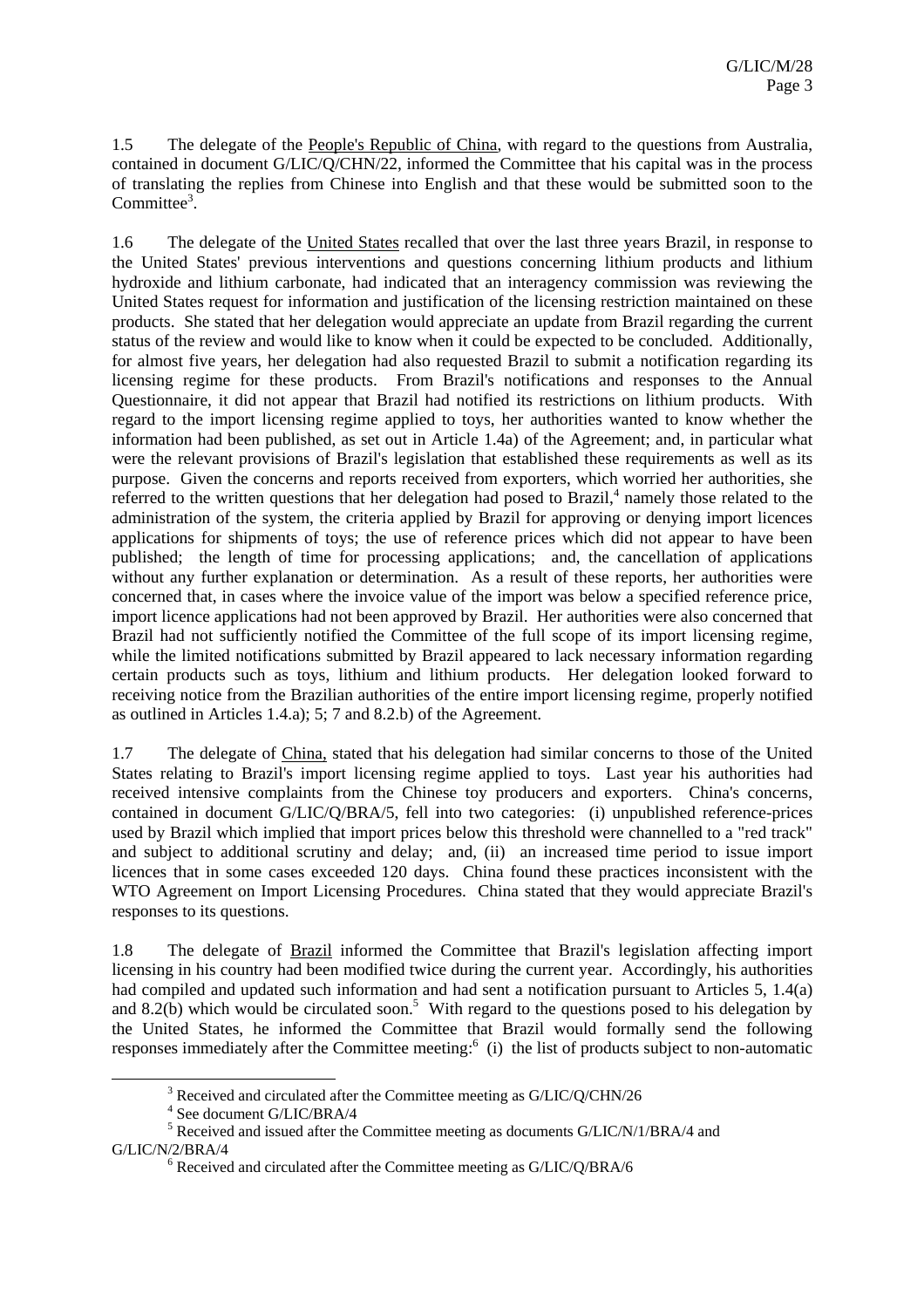import licensing could be found, as previously mentioned in Brazil's communications to the Committee, on the webpage of the Ministry of Development, Industry and Foreign Trade; toys, as products subject to import licensing procedures were also mentioned in the list. Brazil's current import licensing requirements for toys were established in Directive SECEX 36/2007 which, besides the general rules applied to non-automatic import licensing procedures, contained specific provisions for toys in Article 10, Paragraph 4 and in Annex B, Item VI. (ii) In answers to the questionnaire cited by the United States, Brazil had stated that products subject to non-automatic import licensing were, "in their majority", products which might cause damage to health or the environment, products classified as weapons or products subject to quotas. Therefore, the elements mentioned by the United States in its question were part of a non-exhaustive list. Toys were subject to non-automatic import licensing procedures because there were technical regulations that they might comply with and that had been notified to the Committee on Technical Barriers to Trade. (iii) Brazil did not use reference prices as a criterion to allocate import licenses; the criteria for approving or denying import licence applications for shipment of toys was established in item VI of Annex B of Directive SECEX No.  $36^7$ . The invoice value of the import was not a parameter for the allocation of import licenses. (iv) Unless the information provided was incomplete, the maximum length of time for processing import licensing for toys was 60 days. On average, it took 15 days, thus it was in accordance with Article 3.5(f) of the Agreement. (v) In accordance with paragraph 3 of Article 14 of the Directive SECEX 36/2007, applications were cancelled when a problem was detected and the operator had not corrected it within 90 days. In those cases, Brazilian authorities indicated what obligation the operator had failed to comply with, and pointed out the specific rule related to that obligation. (vi) Brazil had just updated and notified to the Committee on the information regarding both, the products subject to import licensing requirements, and the authorities responsible for granting import licenses, including their contact details, which were also provided on the webpage of the Ministry of Development, Industry and Foreign Trade.

1.9 With regard to the import licensing regime for lithium and lithium compounds, he informed the Committee that these products were subject to some controls in Brazil given that some lithium compounds had an application in the production of nuclear energy. Therefore, these were treated as a matter of national security. He also noted that controls on lithium compounds were not uncommon and that other countries also had controls on the production of lithium products. In Brazil, imports of lithium compounds depended on the authorization by CNEN which was the National Agency responsible for nuclear energy issues. There was no discrimination against the country of origin of these products. Import licences were granted on a first-come first-served criteria. As any other operator, importers of lithium compounds had to be registered in CISCOMAX, which was the Brazilian system of foreign trade system, cited in previous notifications. Each import request might be submitted to CNEN in a form which could be downloaded from the webpage already mentioned in Brazil's notification. Brazil had informed the Committee about the inter-ministerial group that was established to study the trade policy on lithium compounds; after a thorough discussion on the topic, the inter-ministerial group had decided to temporarily maintain the controls on lithium trade.

1.10 With regard to the questions posed by China on the import licensing regime for toys, he noted that some of them overlapped with those from the United States on the same issue. Therefore, they might had been addressed in his answers to the United States. Nevertheless, his authorities were

 $\overline{\phantom{a}}$  $\frac{7}{1}$  "The approval of import license applications for the shipment of toys depends on the compliance with the following requirements, in addition with those contained in Title 1 of this Directive: (a) to indicate, in the field 'complementary information' of the licensing form, the number of the certification contract, signed by the importer and the certification body accredited by INMETRO; and (b) to submit the Certificate of Conformity regarding the shipment of toys being imported, confirming the certification and performing of the tests in accordance with INMETRO; (b)(1) the Certificate of Conformity is valid to only a single import license application." Annex B, item VI of Directive SECEX 36/2007.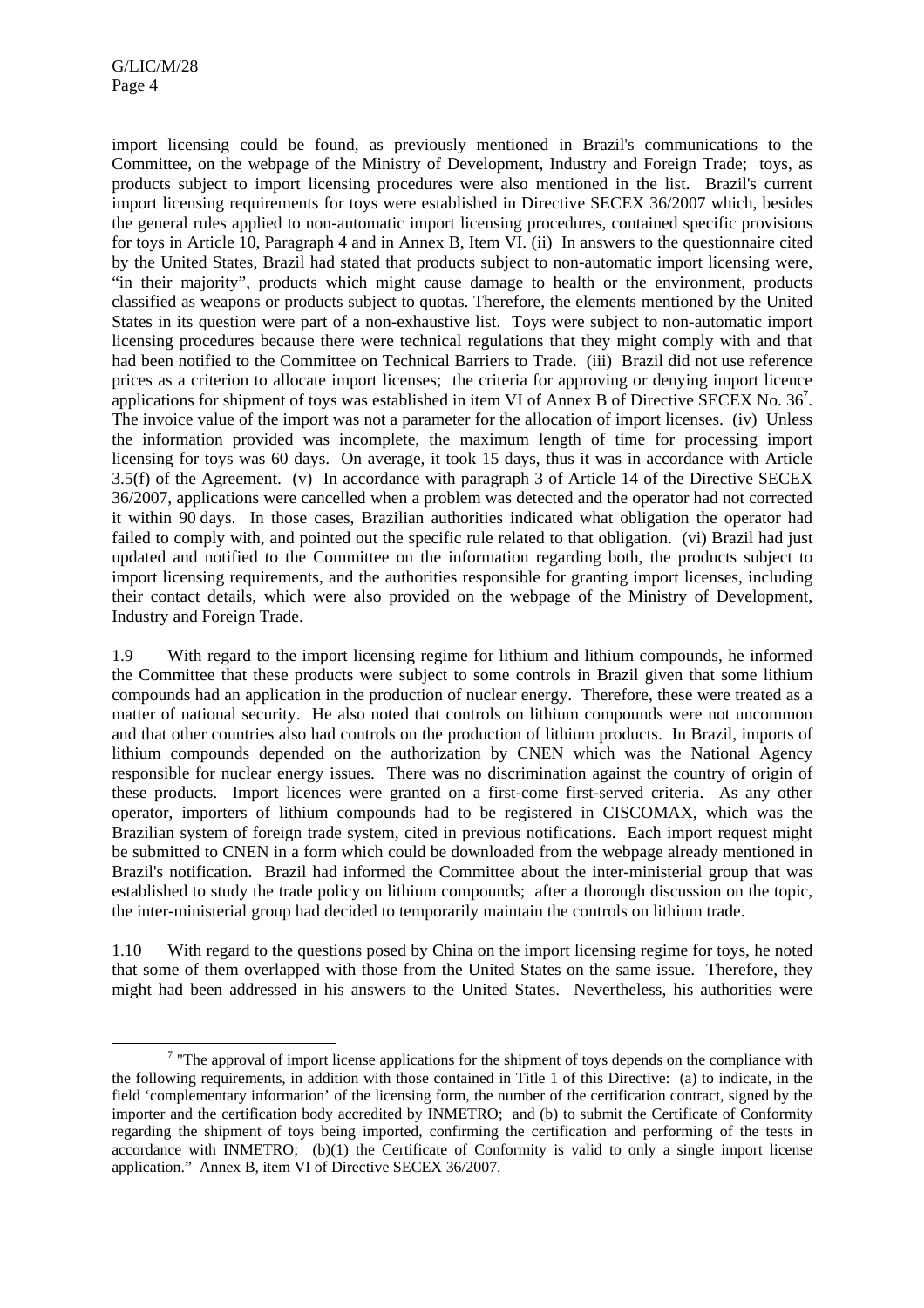preparing the responses to China's questions, received only some days before the Committee meeting, in order to submit them to the Committee.

1.11 The delegate of Thailand informed the Committee that her authorities had also received information from Thai exporters regarding the import licensing regime for toys applied in Brazil. Thailand had concerns on what it had understood as a two-track system applied by Brazil in the analysis of the non-automatic licence application for imported toys: the "green track" and the "red track". If this was the case, her delegation wanted to ask Brazil about how these two-track systems operated and what was the criteria considered in assigning an application to these tracks. Thailand also sought explanations from Brazil on whether different prices were used in connection with the two-track systems, and if so how and why? She stated that if Brazil had notified the two-track different price systems for non-automatic licence applications to the Committee, her delegation would appreciate it if Brazil could provide a copy of the provisions related to the two-track and different price systems. Her delegation would send its questions in writing to Brazil<sup>8</sup> and also looked forward for Brazil's responses to China and the United States.

1.12 The delegate of India informed the Committee that document G/LIC/Q/IND/12 contained the responses provided by his delegation to the questions posed by the United States.

1.13 The delegate of the United States, thanked India for its responses and noted that the ITC (HS) Classification of Export and Import Items was now available online. India also indicated that the ITC (HS) provided product specific import restrictions but, even though this document identified which products required import licenses, in the view of her delegation, it did not provide all of the information required by the Agreement, nor did it refer to the entire scope of India's import licensing procedures. For example, the document merely stated "Import of Boric Acid for non-insecticidal purposes would be subject to an import permit issued by the Central Insecticide Board & Registration Committee under the Ministry of Agriculture" but, aside from this statement, there was no additional information about the procedure. Therefore, according to Article 5.2 of the Agreement which required Members to include specific information in their notifications, the United States appreciated it if India could provide information on the following: (i) Was the import licensing regime for noninsecticidal boric acid automatic or non-automatic? If the import licence was automatic, what was its administrative purpose? If the import license was non-automatic, what was the measure being implemented through the licensing procedure? (ii) Were domestic producers of non-insecticidal boric acid subject to any similar requirements? Why were the procedures so different for importers? Did domestic producers have to declare the specific end-use and quantity of each sale, as it was required for importers in order to obtain an import licence for non-insecticidal boric acid? This was because India had stated that domestic producers were subject to the "rigorous requirement of obtaining registration before the CIB&RC." (iii) What criteria did each ministry apply in determining whether to grant a no-objection certificate? What criteria did the CIB&RC use to determine whether to grant an import license? Could India provide additional information regarding what information was required in the "pro-forma application" for an import licence for non-insecticidal boric acid? Could India provide a copy of the Department of Agriculture's exhaustive list of government agencies that could issue end-use certificates, or indicate where to locate this exhaustive list of agencies? In addition, what criteria did the GOI apply in determining which agency should issue the end-use certificate for a particular end-use? Could multiple agencies be responsible for issuing certificates for the same end-use? Might an end user request an end-use certificate from any one of these agencies? Her delegation intended to submit these questions in writing to India<sup>9</sup>.

 <sup>8</sup>  $8$  Received and circulated after the Committee meeting as  $G/LIC/Q/BRA/7$ .

<sup>&</sup>lt;sup>9</sup> Received and circulated after the Committee meeting as document G/LIC/Q/IND/11/Add.1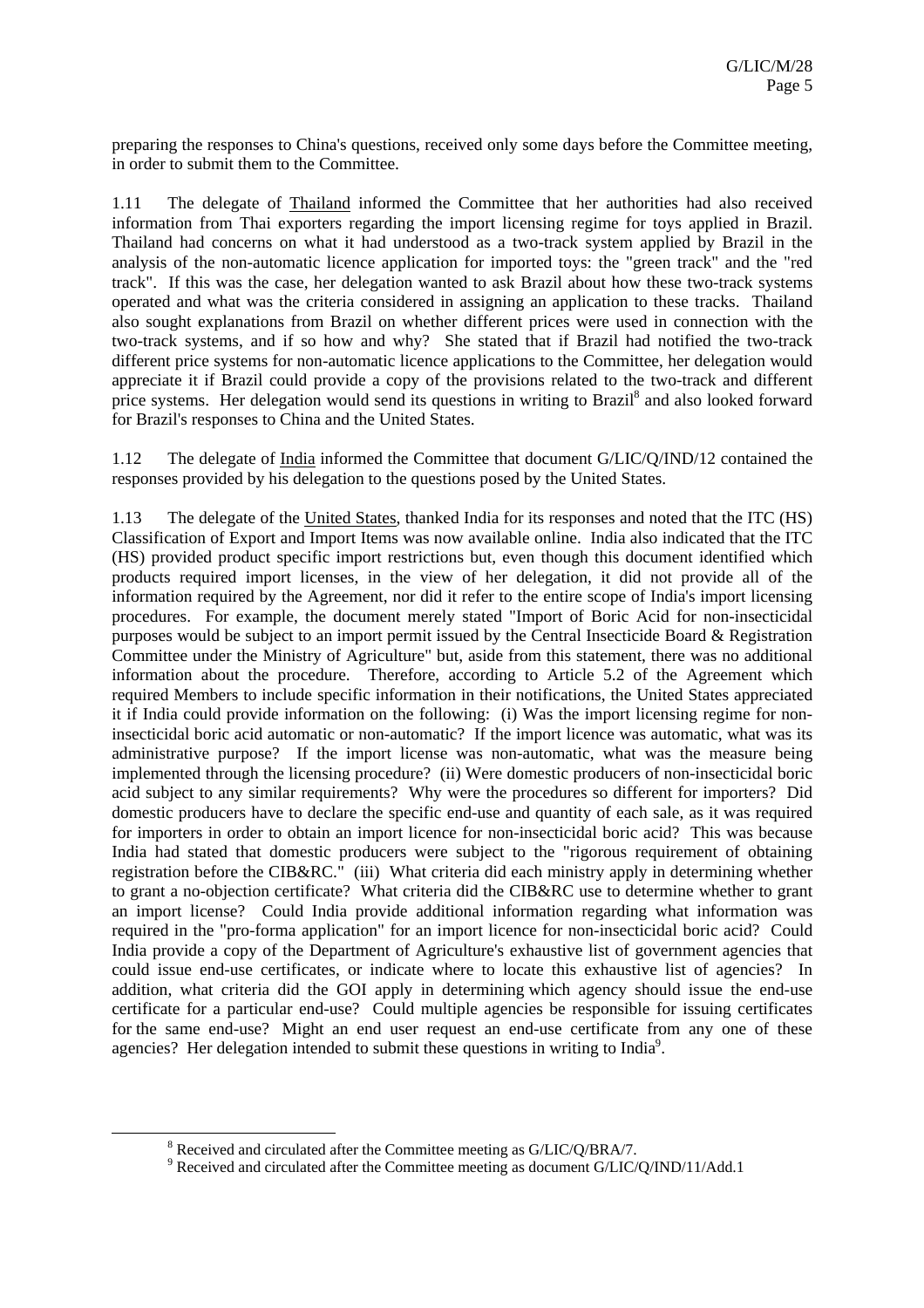1.14 The delegate of the United States informed the Committee that in Indonesia, traders, different contacts and local press had reported to her authorities that the Indonesian Government was planning to introduce reforms to its import licensing regime that would limit sugar imports to favour domestic sugar production. The reforms would require companies needing sugar for their operations, including the food and beverage industry, to purchase sugar from domestic refineries that had been beneficiaries of a government-supported revitalization programme. Indonesia had recently indicated to her authorities that there was not a new import licensing system currently being planned. She stated that her delegation would appreciate confirmation by Indonesia on whether it intended to revise the existing import licensing system and, if so, what was the projected timetable for its actual implementation. Her authorities were interested in any new licensing procedures and hoped that Indonesia would submit them to the Committee, as well as the responses to the questions contained in document G/LIC/Q/IDN/9.

1.15 The delegate from Thailand stated that her country was a major exporter of sugar to Indonesia and that her authorities had also received a report from its local industry and from the Indonesian Sugar Importers who were facing difficulties given the new import licensing regime to import sugar into Indonesia. Such regime involved quantitative restrictions of imported sugar in the form of a quota and of a special import licence with the intention to promote sugar self-sufficiency in Indonesia, which made it difficult to obtain an import licence for sugar. Thailand stated that they would like Indonesia to respond in writing to the questions posed by the United States as well as to the following additional questions<sup>10</sup>: (i) Could Indonesia confirm that its new import licensing regime for sugar involved the above-mentioned measures -quantitative restrictions of imported sugar in the form of quotas and also of a special import licence? (ii) Was the new import licensing system for sugar automatic or non-automatic? (iii) What specific criteria did Indonesia use for allocation of import licensing for sugar? (iv) What was the maximum length of time and how long did it normally take to process an application for a licence to import sugar? (v) Could Indonesia provide any law or regulation concerning the import licensing procedures for the importation of sugar into Indonesia? Thailand was interested in discussing this matter further with Indonesia, either bilaterally or in any other form, to have a clearer understanding of the regime and be able to solve any problem in a satisfactory manner.

1.16 The delegate of Indonesia informed the Committee that an official response would be promptly provided to the United States and that there would not be a new regulation on sugar in the near future. His authorities were still using the 16 Regulation Form for sugar, issued by Decree of Ministry of Trade in 2004. The Indonesian newspaper had quoted the Minister of Trade when he mentioned that Indonesia might not need "to import white sugar as the local producers would be able to meet local demands" once the government-funded refinery revitalization programme had been completed in 2009; this refinery revitalization programme had the aim to increase domestic production to match domestic demand for sugar by 2009.

1.17 The delegate of the United States recalled that at the previous meeting in April 2008, her delegation had requested additional information regarding the Philippines' import licensing requirements for telecommunications equipment. She thanked the Philippines for the additional information it had recently provided, which was still being reviewed by her authorities. She looked forward to the Philippines' revised notification on telecommunications equipment and encouraged the Philippines to circulate its written responses to the questions posed by her delegation.

1.18 The delegate of the Philippines informed the Committee that his delegation would promptly circulate its responses and that his authorities were still working on a new notification which included the licensing regime applied to telecommunications equipment.

<sup>&</sup>lt;sup>10</sup> Received and circulated after the Committee meeting as G/LIC/Q/IDN/10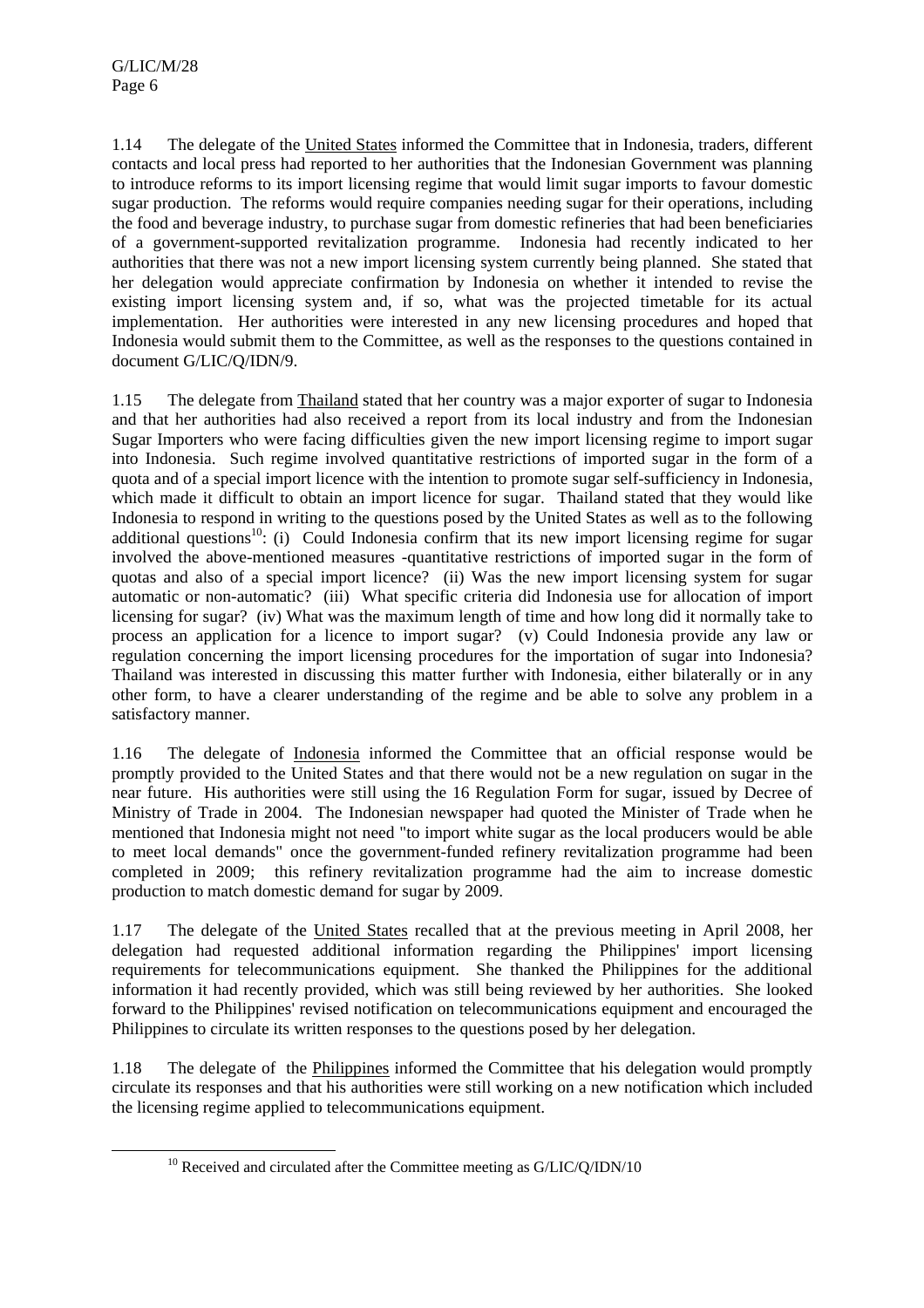1.19 The delegate of the United States informed the Committee of Viet Nam's August 2008 decision to implement automatic import licences for certain goods. Her delegation had submitted the questions contained in document G/LIC/Q/VNM/1 in order to seek additional information and looked forward to receiving Viet Nam's written responses. Although her delegation had concerns regarding the scope and purpose of the automatic import licence requirement, her authorities were pleased to note that Viet Nam had recently reduced the number of products covered by the requirement and that Viet Nam had also decided to eliminate this practice by the end of the year, as prescribed in a recently published legislation.

1.20 The delegate of Viet Nam informed the Committee that his delegation would be promptly circulating its responses to the questions posed by the United States.

1.21 The delegate of the United States thanked Argentina for its replies, contained in document G/LIC/Q/ARG/5, and informed the Committee that, although her delegation had reviewed Argentina's response to its questions, as well as the replies to the Questionnaire (G/LIC/N/3/ARG/5), her authorities continued to seek further clarification from Argentina regarding its import licensing procedures for toys and footwear. Specifically, the United States remained extremely concerned about the lengthy processing times that its exporters were encountering for import licenses for toys and footwear, which averaged approximately 120 days. The United States had raised this issue several times, but had not received an explanation from Argentina. Her delegation would circulate additional follow up questions in writing on this issue, $11$  and looked forward for Argentina's written responses by the next meeting.

1.22 The delegate from Argentina informed the Committee that, although Resolution 486/ 2005, as notified to the Committee did not set out timeframes, the processing period for import licensing procedures normally lasted between 30 and 50 days, a processing period which complied with paragraph f. of Article 3.5 of the Agreement.

1.23 The delegate of Canada thanked the United States for its responses contained in document G/LIC/Q/USA/4, which were currently being studied in her Capital. She indicated that at this time there was no follow-up but her delegation would inform the Committee if there were additional questions.

1.24 The Committee took note of the statements made.

## **2. Notifications**

*(i) Notifications under Articles 1.4(a) and/or 8.2(b) of the Agreement (publications and/or legislation)* 

2.1 The Chairperson recalled that Articles 1.4(a) and 8.2(b) and notification procedures, as had been agreed by the Committee<sup>12</sup>, required all Members to publish their laws, regulations and administrative procedures, and notify these to the Committee upon becoming a Member of the WTO, together with copies of any relevant publications or laws and regulations. Any subsequent changes to these laws and regulations were also required to be notified. He informed the Committee that five notifications had been received since the last meeting from Albania, India, St. Lucia, Turkey and Ukraine $^{13}$ .

 $^{11}$  Received and circulated after the Committee meeting as G/LIC/Q/ARG/3/Add.1  $^{12}$  G/LIC/3.

<sup>&</sup>lt;sup>13</sup> Contained in documents G/LIC/N/1/ALB/2; G/LIC/N/1/IND/11; G/LIC/N/1/LCA/3; G/LIC/N/1/TUR/7; and G/LIC/N/1/UKR/1, respectively.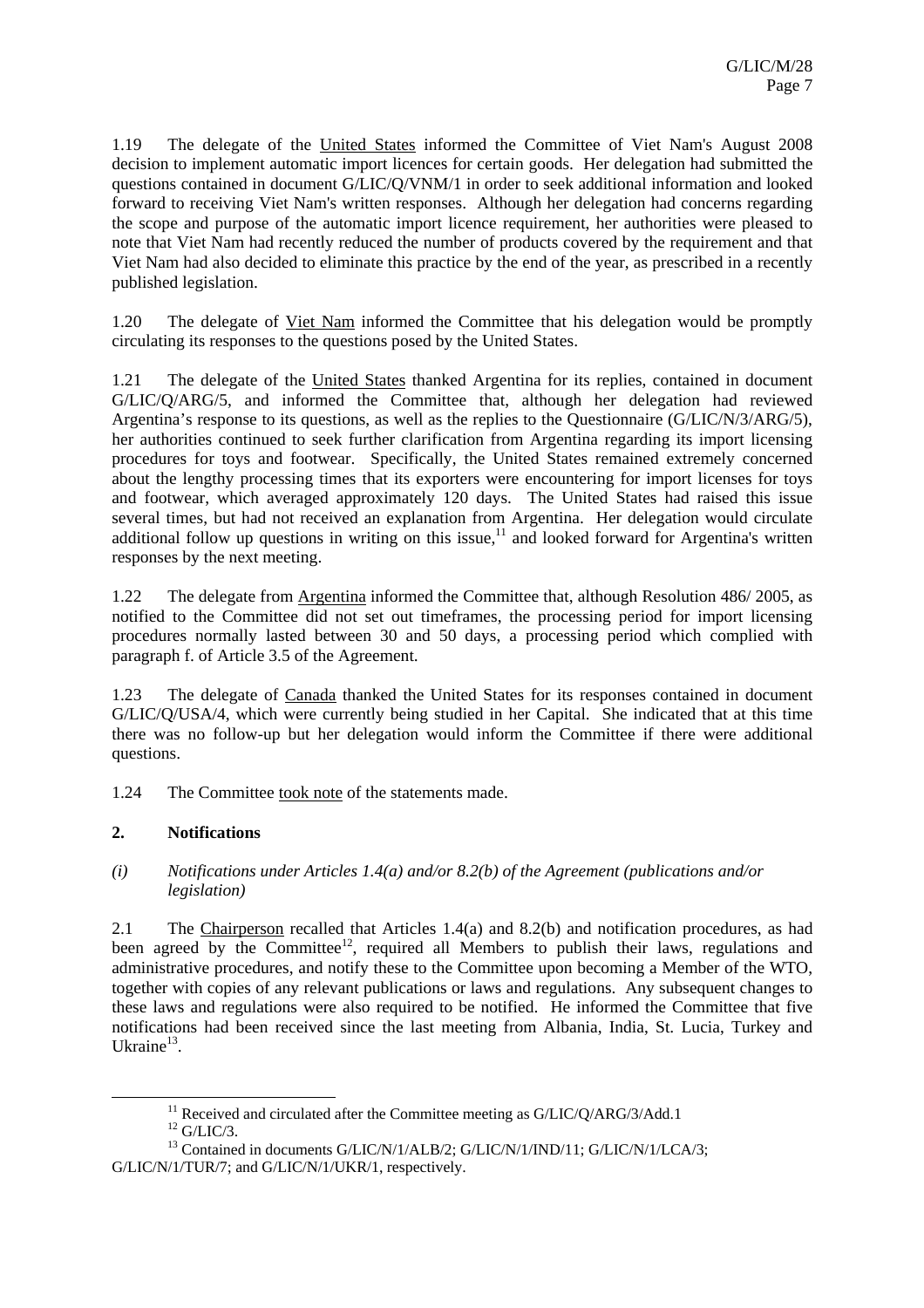2.2 The delegate from the United States thanked Ukraine for having submitted its notification so quickly immediately after its recent accession.

2.3 The Committee took note of the notifications and statement made.

*(ii) Notifications under Article 5 of the Agreement (new import licensing procedures, changes to existing licensing procedures and reverse notifications)* 

2.4 The Chairperson recalled that under paragraphs 1 to 4 of Article 5, Members who instituted licensing procedures or changes in these procedures, were required to notify the Committee within 60 days of the publication of these procedures. Paragraph 2 of Article 5 listed the information that should be included in such notifications. Members also had to submit copies of the publications in which this information was published. Furthermore, paragraph 5 of Article 5 provided the possibility of making counter-notifications, where a Member considered that another Member had not notified a licensing procedure or changes therein, in accordance with paragraphs 1-3 of Article 5. He informed the Committee that under this provision there were four notifications submitted by: Argentina, India; Malaysia and Moldova as listed in the Airgram and its *Addenda*<sup>14</sup>. The notifications from Malaysia and Moldova were not available in the three WTO official languages and would be considered at the next meeting, as well as a notification from Hong Kong, China<sup>15</sup>, received after the issue of the Airgram and its *Addenda.*

- 2.5 The Committee took note of the notifications from Argentina and India.
- *(iii) Notifications under Article 7.3 of the Agreement (Replies to the Questionnaire on Import Licensing Procedures)*

2.6 The Chairperson informed the Committee that there were twenty notifications listed in the Airgram and the *Addenda* convening this meeting, received from Argentina; Armenia; Canada; Costa Rica; the European Communities; Hong Kong, China; India; Jamaica; Lesotho; Macao, China; Madagascar; Malaysia; Morocco; Norway; Saint Lucia; Singapore; Trinidad and Tobago; Turkey and Ukraine<sup>16</sup>. He also informed the Committee that the notifications from Canada; Hong Kong, China; Macao, China; Malaysia and Morocco were not available in the three WTO official languages; and that after the Airgram and its *Addenda* were issued, one notification was received from  $China<sup>17</sup>$  under this provision. Thus, these notifications would be considered at the next meeting.

2.7 The Committee took note of the notifications from Argentina; Armenia; Costa Rica; the European Communities; India; Jamaica; Lesotho; Madagascar; Norway; Saint Lucia; Singapore; Trinidad and Tobago; Turkey and Ukraine.

<sup>&</sup>lt;sup>14</sup> Contained in documents G/LIC/N/2/ARG/7/Add.1; G/LIC/N/2/IND/10; G/LIC/N/2/MYS/3 and  $G/LIC/N/2/MDA/1$ , respectively.<br><sup>15</sup> Contained in document  $G/LIC/N/2/HKG/3$ .

<sup>&</sup>lt;sup>16</sup> Contained in documents G/LIC/N/3/ARG/5; G/LIC/N/3/ARM/5; G/LIC/N/3/CAN/7;

G/LIC/N/3/CRI/5; G/LIC/N/3/EEC/11 and Add.1; G/LIC/N/3/HKG/12; G/LIC/N/3/IND/10; G/LIC/N/3/JAM/3; G/LIC/N/3/LSO/1; G/LIC/N/3/MAC/11; G/LIC/N/3/MDG/3; G/LIC/N/3/MYS/4; G/LIC/N/3/MAR/7; G/LIC/N/3/NOR/3; G/LIC/N/3/LCA/5; G/LIC/N/3/SNG/6; G/LIC/N/3/TTO/7; G/LIC/N/3/TUR/8; and G/LIC/N/3/UKR/1, respectively.<br><sup>17</sup> Contained in document G/LIC/N/3/CHN/7.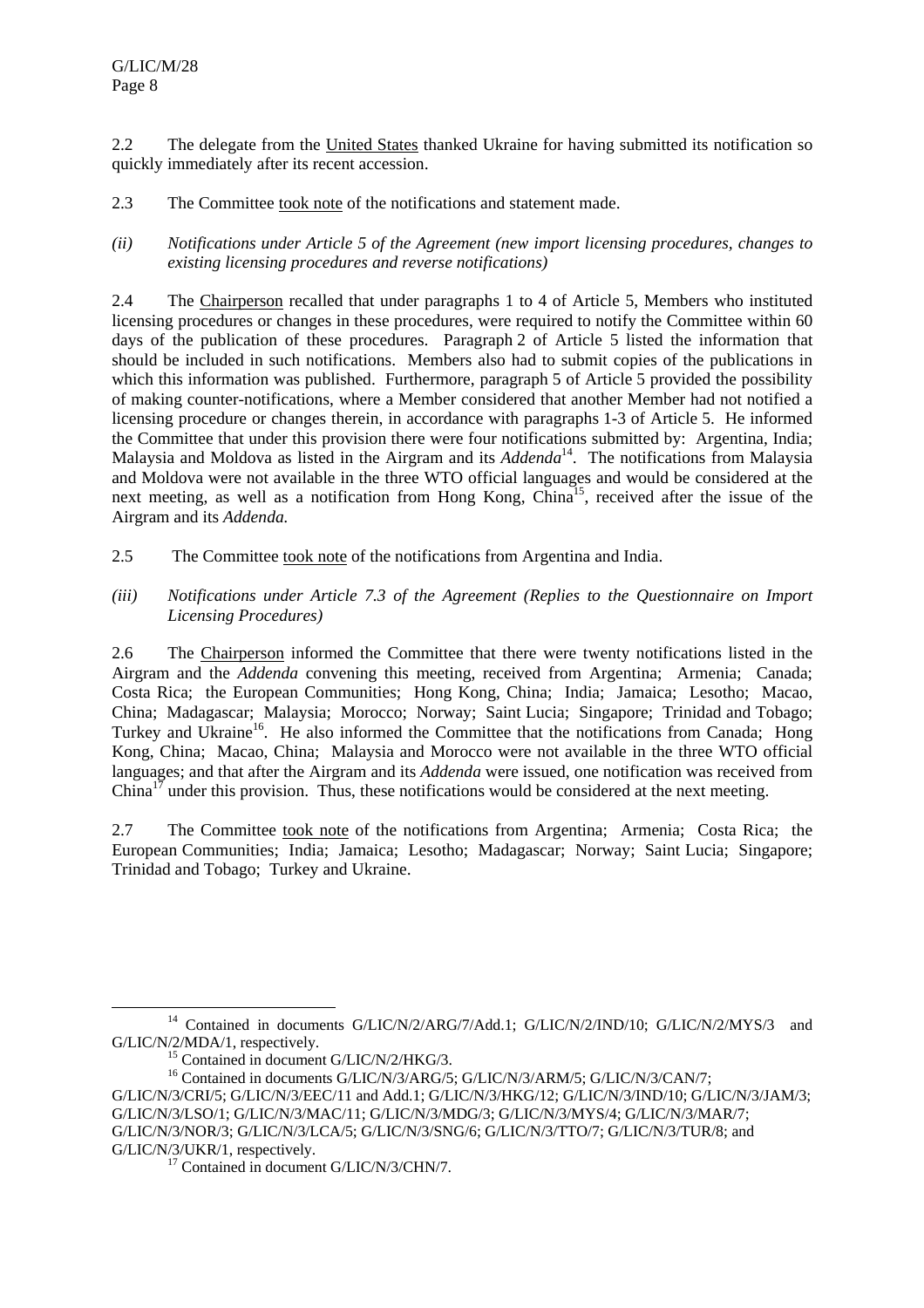#### **3. Seventh Transitional Review under Paragraph 18 of the Protocol on the Accession of the People's Republic of China (WT/L/432)**

3.1 The Chairperson recalled that the sixth transitional review of the implementation by China of the WTO Agreement and of the related provisions of the Protocol, under paragraph 18 of the Protocol of Accession of China (WT/L/432), had been carried out in 2007 by the subsidiary bodies of the WTO, including the Committee on Import Licensing, which had a mandate covering China's commitments under the WTO Agreement or China's Protocol of Accession. The Committee's report to the Council for Trade in Goods on that review had been circulated in document G/LIC/17. The Committee would conduct the seventh transitional review at the present meeting. He also informed the Committee that since the last meeting, the Secretariat had received one submission from the United States (G/LIC/Q/CHN/23) containing questions on China's import licensing procedures. The Secretariat had also received, after the Airgram and its *Addenda* convening this meeting were issued, a communication from China containing information required by paragraph IV:3 of Annex 1A of the Protocol of Accession which has been circulated in document G/LIC/W/33.

3.2 The representative of the People's Republic of China informed the Committee that no major changes had occurred in China's import licensing regime since 2007 and that all China's related import licensing issues could be found in China's Foreign Trade and Economic Cooperation Gazette as well as in the website of MOFCOM, China's Ministry of Commerce.

3.3. The representative of the United States, referring to the questions posed to China under the transitional review (document G/LIC/Q/CHN/23), informed the Committee that on 5 August 2008 China's General Administration of Quality Supervision, Inspection and Quarantine (AQSIQ) had issued Notice No. 87-2008 announcing the establishment of a new requirement for foreign cotton exporters who might obtain, before engaging in the export of cotton to China, a registration certificate from AQSIQ or face preshipment inspection requirements. This notice established a starting date for the acceptance of registration applications by foreign exporters of cotton of 15 September 2008 and set a deadline of 15 March 2009, by which time consignees might provide the registration certificate of a foreign exporter of cotton at the port of entry of a cotton shipment. AQSIQ Notice No. 87-2008 also imposed an obligation for consignees to include a preshipment inspection clause in the contract or purchase agreement for importation of cotton from *non*-registered foreign suppliers, and described a quality credit appraisal system for implementation by AQSIQ.

3.4 The representative of the People's Republic of China*,* in response to the concerns raised by the United States, informed the Committee that each year China imported more than 3 million tonnes of cotton of which the total value exceeded US\$4 billion and that the inferior quality of some imported cotton had been a problem for some time. Chinese importers and users of this cotton were seriously injured due to quality problems such as plant diseases, insect pests, hazardous substances, poor quality and shorter wheat. The figure for 2006 showed that this was the case for almost 70% of cotton imports inspected. Therefore, for quality purposes in preventing inferior cotton from entering into China and putting an end to deceptive practices, China decided to implement the registration requirement from AQSIQ. This registration did not constitute a trade barrier but would serve to protect the legitimate activities of fair enterprises. The complete text of this registration requirement, currently available only in Chinese, can be consulted on the website of AQSIQ (www.aqsiq.gov.cn). With regard to the question concerning the qualification criteria in entering the certificate, the representative of China stated that it was advisable to refer to Article I of the registration requirement which provided specific details. Concerning the designation of an organization for pre-shipment inspection, the TBT National Enquiry Point should be approached by interested Members via e-mail, telephone or fax (www.aqsiq.gov.cn; Telephone 8861082260618; or Fax 8601082262448).

3.5 The Committee took note of the statements made.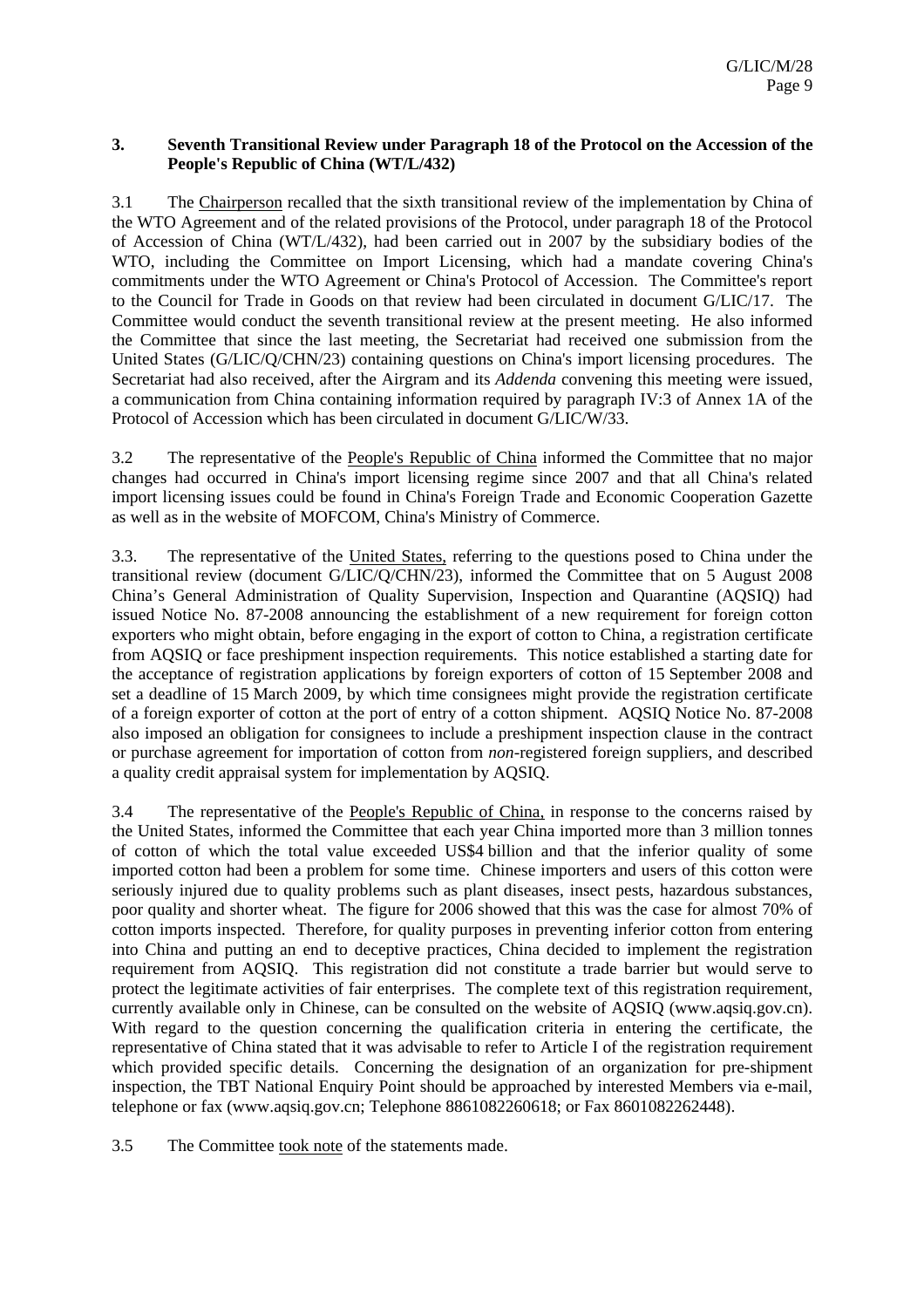3.6 The Chairperson suggested that, to conclude the Seventh Transitional Review under Paragraph 18 of the Protocol of Accession of the People's Republic of China, a factual report on China's transitional review be submitted to the Council for Trade in Goods (CTG). As had been done previously, this factual report would refer to the relevant paragraphs of the minutes of this meeting as well as the oral and written comments and questions submitted to China, and the information received from China. The relevant paragraphs of the minutes which reflected the discussion would be annexed to this report.

3.7 The Committee so agreed. The report to the CTG on the seventh transitional review was circulated in document G/LIC/19.

#### **4. Seventh Biennial Review of the Implementation and Operation of the Agreement under Article 7.1**

4.1 The Chairperson recalled that Article 7.1 of the Agreement provided that "the Committee shall review as necessary, but at least once every two years, the implementation and operation of this Agreement, taking into account the objectives thereof, and the rights and obligations contained therein" and that the Sixth Biennial Review of the Implementation and Operation of the Agreement took place in October 2006. He referred to the background document prepared by the Secretariat, on its own responsibility and for the Committee's consideration, circulated as G/LIC/W/31, which covered the period from 31 October 2006 to 20 October 2008; he highlighted that the Secretariat had also included some figures which would help delegations to better assess Members' compliance with notification obligations under the different provisions of the Agreement, since its entry into force and during the review period 2006- 2008. He said that the document, as well as the annexes, would be updated to take into account the discussion at the present meeting. This report would be circulated in the G/LIC/ series.

4.2 The Committee agreed to adopt the report as updated<sup>18</sup>.

## **5**. **Report (2008) of the Committee to the Council for Trade in Goods**

5.1 The Chairperson said that the Committee was required to submit an annual report on its activities to the Council for Trade in Goods, (CTG). A draft report to the CTG, covering the activities of the Committee in 2008, had been circulated in document G/LIC/W/32 for the Committee's consideration. The information covered in the draft report, including its Annex, would be updated to reflect the notifications received up to the present meeting, as well as the discussion at this meeting.

5.2 There were no comments on the draft report. The Committee agreed to adopt the report, subject to the updating. The report as revised and adopted was circulated as document G/L/868

## **6. Other Business**

## *(i) Statement from Canada*

6.1 The delegate from Canada recalled that at the April 2008 meeting her delegation had posed oral questions to Brazil and China. Her authorities would like Brazil to put its responses in writing and were also looking forward to China's written responses. In order to receive written responses from Brazil and China, her delegation intended to circulate its questions in writing<sup>19</sup>.

6.2 The Committee took note of the statement.

<sup>&</sup>lt;sup>18</sup> The final report was circulated as document G/LIC/18, 13 November 2008.

<sup>&</sup>lt;sup>19</sup> Received and circulated after the Committee meeting as G/LIC/Q/BRA/8 and G/LIC/Q/CHN/24